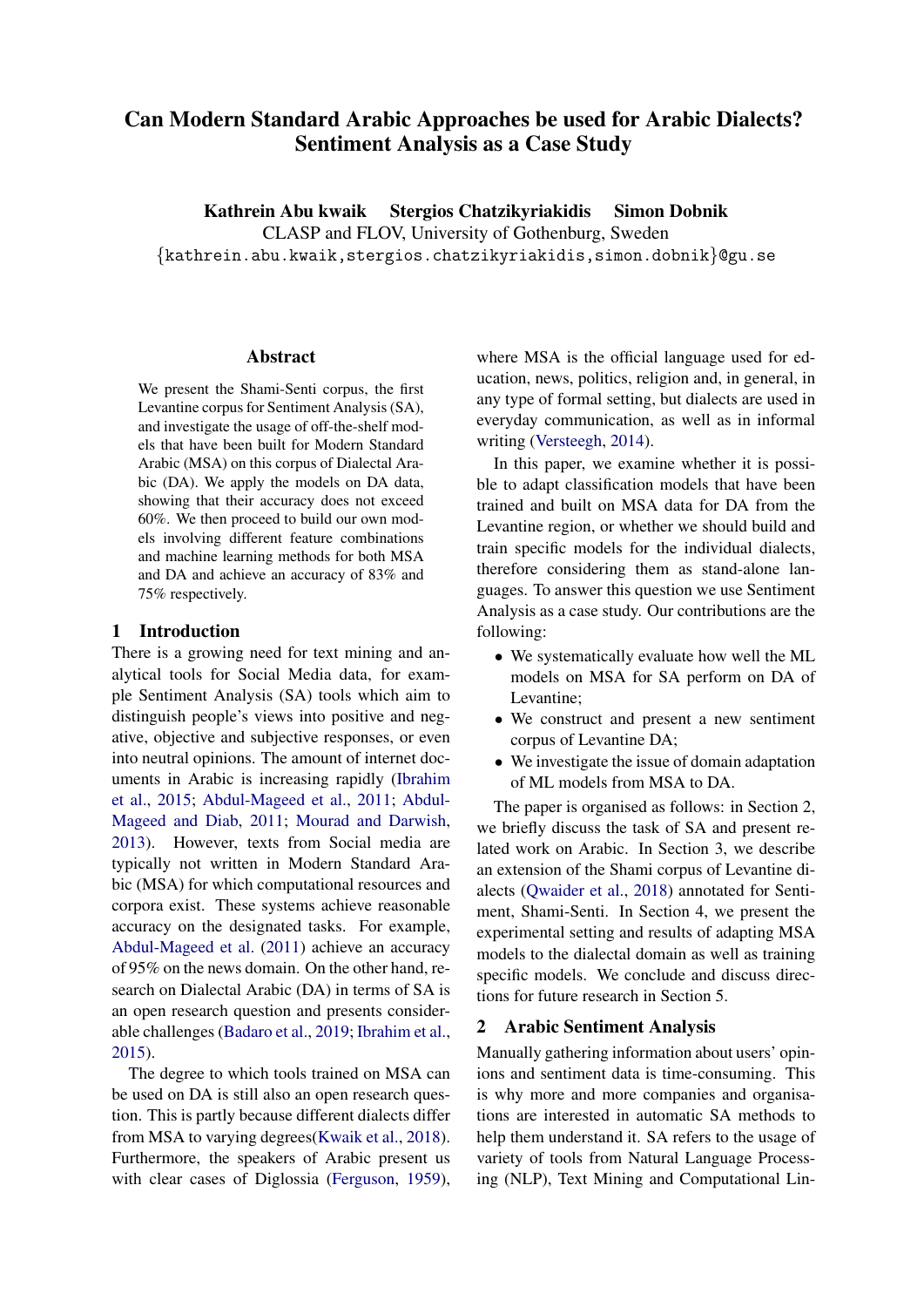guistics to examine a given piece of text and identify the dominant sentiment subjectivity in it [\(Liu,](#page-9-5) [2012;](#page-9-5) [Ravi and Ravi,](#page-9-6) [2015\)](#page-9-6). SA is usually categorised into three main sentiment polarities: Positive (POS), Negative (NEG) and Neutral (NUT). SA is frequently used interchangeably with Opinion Mining [\(Abdullah and Hadzikadic,](#page-8-3) [2017\)](#page-8-3).

At first glance, Sentiment Analysis is a classification task. It is a complex classification task as if one dives deeper, they are faced with a number of challenges that affect the accuracy of any SA model. Some of these challenges are: (i) Negation terms [\(Farooq et al.,](#page-8-4) [2017\)](#page-8-4), (ii) Sarcasm [\(Ghosh](#page-9-7) [and Veale,](#page-9-7) [2016\)](#page-9-7), (iii) Word ambiguity and (iv) Multi-polarity.

As a result of the rapid development of social media and the use of Arabic dialectal texts, there is an emerging interest in DA. [Farra et al.](#page-9-8) [\(2010\)](#page-9-8) propose a model of sentence classification (SA) in Arabic documents. They extract sets of features and calculate the total weight for every sentence. A J48 Decision tree algorithm is used to classify the sentences w.r.t. sentiment, achieving an accuracy of 62%.

[Gamal et al.](#page-9-9) [\(2018\)](#page-9-9) collect tweets from different Arabic regions using different keywords and phrases. The tweets include opinions about a variety of topics. They annotate their polarity by checking if they contain positive or negative terms and without considering the reverse polarity in the presence of negation terms. Then, they apply six machine learning algorithms on the data and achieve an accuracy between 82% and 93%.

[Oussous et al.](#page-9-10) [\(2018\)](#page-9-10) build an SA model to classify the sentiment of sentences. The authors construct a Moroccan corpus, where the data are collected from Twitter, and annotate it. Multiple algorithms are used, e.g. Support Vector Machines (SVM), Multinomial Nave Bayes (MNB) and Mean Entropy (ME). The SVM model achieves an accuracy of 85%. Ensemble learning by majority voting and stacking is also tried. Using the three aforementioned algorithms in the two models, they attain an accuracy of 83% and 84% respectively. Another work using the same classifiers is described in [\(El-Halees,](#page-8-5) [2011\)](#page-8-5). The dataset covers three domains: education, politics and sports. The resulting accuracy is 80%.

A framework for Jordanian SA is proposed in [\(Duwairi et al.,](#page-8-6) [2014\)](#page-8-6). The authors create a corpus of Jordanian tweets and build a mapping lexicon from Jordanian to MSA that turns any dialectal

word into an MSA word, before classifying the tweet. In order for the tweets to be annotated, crowd-sourcing is used. They further use Rapid Miner for pre-processing, filtering, and classification. Three classifiers are used to evaluate the performance of the proposed framework with 1000 tweets: Nave Bayes (NB), (SVM) and k-nearest neighbour (KNN). The NB model gets the highest accuracy with 76.78%.

Binary sentiment classification for Egyptian using a NB classifier is investigated in [\(Abdul-](#page-8-0)[Mageed et al.,](#page-8-0) [2011\)](#page-8-0). An accuracy of 80% is achieved. Similarly, the Tunisian dialect is addressed in [\(Medhaffar et al.,](#page-9-11) [2017\)](#page-9-11). Here, the authors create a Tunisian corpus for SA containing 17K comments from social media. Applying Multi-Layer Perceptron (MLP) and SVM on the corpus they get 0.22 and 0.23 error rate respectively. Another line of work addresses the Saudi dialects [\(Al-Twairesh et al.,](#page-8-7) [2018;](#page-8-7) [Rizkallah, San](#page-9-12)[dra and Atiya, Amir and ElDin Mahgoub, Hossam](#page-9-12) [and Heragy, Momen", editor="Hassanien, Aboul](#page-9-12) [Ella and Tolba, Mohamed F. and Elhoseny, Mo](#page-9-12)[hamed and Mostafa, Mohamed](#page-9-12) , [2018\)](#page-9-12) and some addresses the United Arab Emirates dialects [\(Baly](#page-8-8) [et al.,](#page-8-8) [2017a,](#page-8-8)[b\)](#page-8-9).

Several works exploit lexicon-based sentiment classifiers for Arabic. A sentiment lexicon is a lexicon that contains both positive and negative terms along with their polarity weights [\(Badaro et al.,](#page-8-10) [2014;](#page-8-10) [Abdul-Mageed and Diab,](#page-8-11) [2012;](#page-8-11) [Badaro](#page-8-12) [et al.,](#page-8-12) [2018\)](#page-8-12). The SAMAR system [\(Abdul-](#page-8-13)[Mageed et al.,](#page-8-13) [2014\)](#page-8-13) involves two-stage classification based on a sentiment lexicon. The first classifier detects subjectivity and objectivity of documents, which is followed by another classifier to detect the polarity. They employ different datasets and examine various features combinations. Similar work is reported in [\(Mourad and Darwish,](#page-9-1) [2013;](#page-9-1) [Al-Rubaiee et al.,](#page-8-14) [2016\)](#page-8-14), where both NB and SVM are explored, achieving an accuracy between 73% and 84% .

[Abdulla et al.](#page-8-15) [\(2013\)](#page-8-15) compare the performance of corpus-based sentiment classification and lexicon-based classification in Arabic. The accuracy of the lexicon approach does not exceed 60%. They conclude that corpus-based methods perform better using SVM and light stemming.

Overall, there is a considerable amount of work on SA and DA but none of these approaches considered the performance of the classifiers across the domains for which limited data exist.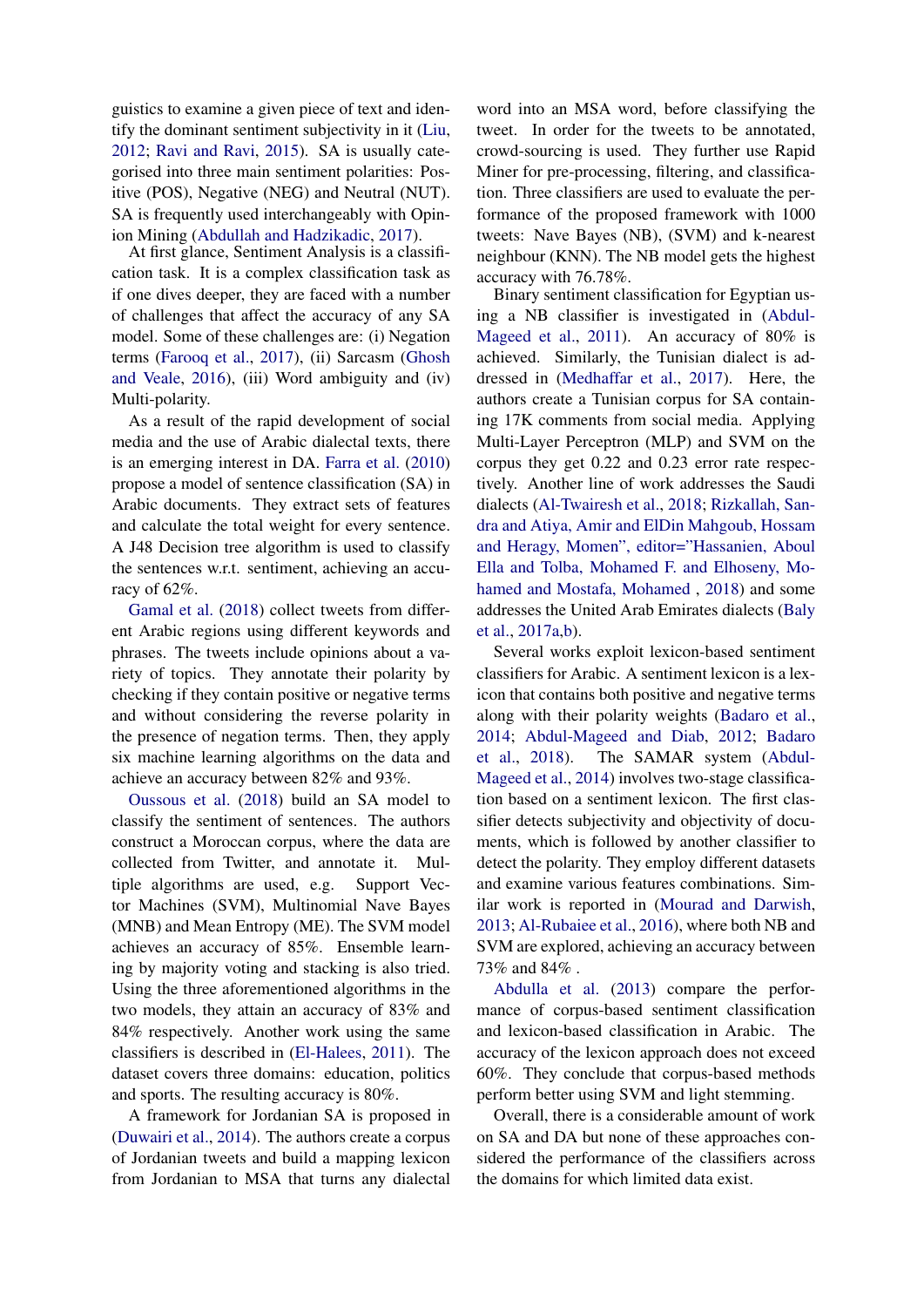<span id="page-2-0"></span>

| Lexicon    | Negative | Positive | Negation |
|------------|----------|----------|----------|
| LABR       | 348      | 319      | 37       |
| Moarlex    | 13411    | 4277     |          |
| SA lexicon | 3537     | 855      |          |

Table 1: The number of terms in sentiment lexicons

# 3 Building Shami-Senti

The question of sentiment analysis has not yet been fully examined for Levantine dialects: Palestinian, Jordanian, Syrian and Lebanese. For this reason, we extend the Shami corpus [\(Qwaider](#page-9-4) [et al.,](#page-9-4) [2018\)](#page-9-4) by annotating part of it for sentiment. We call the new corpus Shami-Senti.

We build Shami-Senti as follows:

- 1. Manually extract sentences that contains sentiment words, reviews, opinions or feelings from the Shami corpus;
- 2. Split the sentences and remove any misleading words or very long phrases (set sentences be no longer than 50 words);
- 3. Try to avoid ironic and sarcastic text where the intended sentiment is reversed. For example, sentences like the following: example, sentences like the followin<br>صدقوا احنا ناكرين الحجميل الرجال زي الفل .<br>. "I believe we are ungrateful, this man is . ِ<br>یہ g<br>.. ≋<br>ر perfect" [\(Karoui et al.,](#page-9-13) [2017\)](#page-9-13), are avoided.

#### 3.1 Sentiment annotation

Two methods have been used to annotate the corpus, a lexicon-based annotation and human annotation. The sentence is marked as positive if it contains positive terms or negated negative terms. It is considered negative if it contains negative terms or negation of positive terms. Any sentence that contains a mixture of positive and negative terms or no sentiment terms is marked as mixed or neutral.

In the lexicon-based annotation, we use three sentiment lexicons: the one provided by LABR [\(Aly and Atiya,](#page-8-16) [2013\)](#page-8-16) which contains negative, positive and negated terms; the Moarlex [\(Youssef](#page-10-1) [and El-Beltagy,](#page-10-1) [2018\)](#page-10-1) and the SA lexicon [\(ElSa](#page-8-17)[har and El-Beltagy,](#page-8-17) [2014\)](#page-8-17) which contain only positive and negative terms. Table [1](#page-2-0) illustrates the numbers of terms in each lexicon.

First, for the lexicon-based annotation we extracted 1,000 sentences from the Shami corpus and commissioned a Levantine native speaker to annotate them for sentiment. Then, we implemented Algorithm [1](#page-2-1) to automatically annotate the same 1,000 sentences. We computed the inter-annotator agreement but the result was very bad, the dis-

agreement was up to 80%. As a result, we did not consider this method as reliable for annotation, hence we chose to annotate the data set manually.

Result: Annotate 1,000 sentences Build Positive, Negative, Negation lists of words extracted from the three lexicons; Polarity =  $0$ ; for *sentence in Shami-Senti* do count number of positive terms; Then Polarity  $++;$ count number of negative terms; Then Polarity ––; check if there is a negation,Then Polarity  $* - 1$ : if  $Polarity > 0$  then Polarity is Positive; else if *Polarity* < *0* then Polarity is negative; else Polarity is mixed; end end

<span id="page-2-1"></span>Algorithm 1: Lexicon-based annotation of 1,000 Shami sentences

For the human annotation method, we asked two native speakers, one from Palestine and another from Syria, to annotate 533 sentences with 1 if these are positive, 0 if negative and -1 if neutral or mixed sentences. Then we calculated the interannotator agreement between them using Kappa statistics [\(Carletta,](#page-8-18) [1996\)](#page-8-18) giving us  $\kappa = 0.838$ which is a very good agreement. Since the data was split into separate dialects, we asked the annotators to annotate the parts that they were most familiar with, for example, the Palestinian speaker annotated the sentences in Palestinian and Jordanian, while the Syrian speaker annotated the Syrian and Lebanese sentences. We extracted more than 5,000 sentences/tweets for this purpose, and have annotated nearly 2,000 of them so far. Table [2](#page-3-0) shows the number of tweets per category.

### 4 Experiments

In order to estimate the performance of the SA models, which have built on MSA data, on DA evaluation data, we use the following two corpora in our experiments.

• LABR [\(Aly and Atiya,](#page-8-16) [2013\)](#page-8-16): this is one of the largest SA datasets to-date for Arabic. It consists of over 63k book reviews written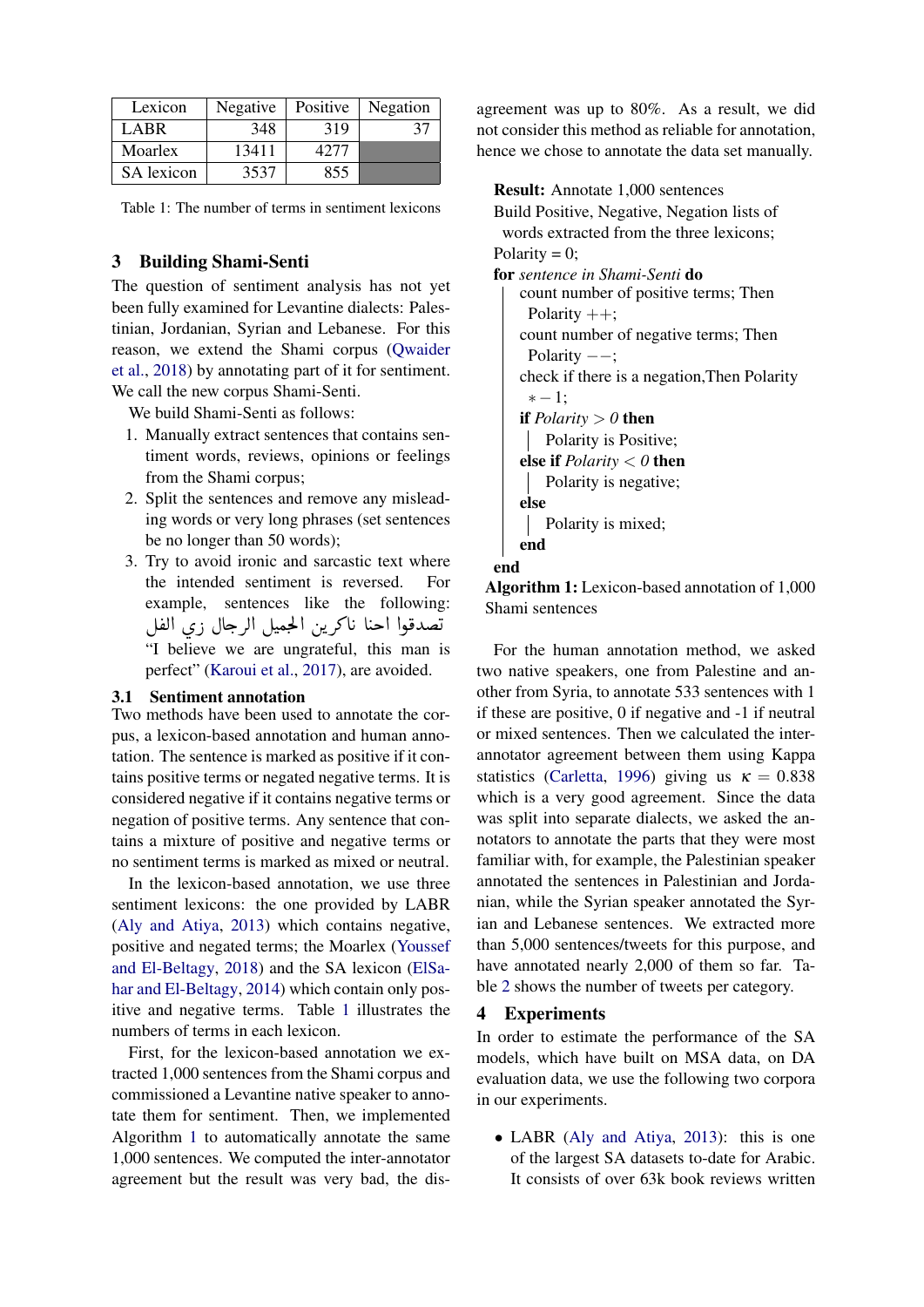<span id="page-3-0"></span>

| Corpus          | <b>NEG</b> | <b>POS</b> | Mix  |
|-----------------|------------|------------|------|
| Shami-Senti     | 935        | 1064       | 243  |
| LARB 3 Balanced | 6580       | 6578       | 6580 |
| LABR 2 Balanced | 6578       | 6580       |      |
| <b>ASTD</b>     | 1496       | 665        | 738  |

Table 2: The number of instances per category in Shami-Senti and other sentiment corpora used in our experiments

in MSA with some dialectal words. LABR is available with different subsets: the authors split it into 2,3,4 and 5 sentiment polarities with balanced and unbalanced divisions. They depend on the user ratings to classify sentences. Thus, 4 and 5 stars ratings are taken as positive, 1 and 2 star ratings are taken as negative and 3 star ratings are taken as mixed or neutral. The fact that LABR is limited to one domain, book reviews, makes it difficult to use it as a general SA model.

• ASTD [\(Nabil et al.,](#page-9-14) [2015\)](#page-9-14): it is an Arabic SA corpus collected from Twitter and focuses on the Egyptian dialects. It consists of about 10k tweets, which are classified as objective, subjective positive, subjective negative, and subjective mixed.

Table [2](#page-3-0) shows the number of instances of each polarity label in different corpora.

In all experiments, we use the same machine learning algorithms that have been used by the LABR baseline. These are:

- 1. Logistic Regression (LR)
- 2. Passive Aggressive (PA)
- 3. Linear Support Vector classifier (LinearSVC)
- 4. Bernoulli Naive-Bayes (BNB)
- 5. Stochastic Gradient Descent (SGD)

The choice is motivated as follows. LR is strong in explaining the relationship between one dependent variable and independent variables [\(Feng](#page-9-15) [et al.,](#page-9-15) [2014\)](#page-9-15), while PA is suitable for large-scale learning [\(Crammer et al.,](#page-8-19) [2006\)](#page-8-19). LinearSVC is effective in cases where the number of dimensions is greater than the number of samples [\(Kumar and](#page-9-16) [Goel,](#page-9-16) [2015\)](#page-9-16). BNB is suitable for discrete data [\(Shimodaira,](#page-9-17) [2014\)](#page-9-17), and SGD is a linear classifier which implements regularised linear models with stochastic gradient descent (SGD) learning. It is a simple baseline classifier related to neural net-works (Günther and Furrer, [2013\)](#page-9-18).

In addition, we also use some popular linear and probabilistic classifiers. Hence, we use Multinomial Naive-Bayes (MNB), which is suitable for classification of discrete features. The multinomial distribution normally requires integer feature counts and it works well for fractional counts like tf-idf [\(Xu et al.,](#page-10-2) [2017\)](#page-10-2). We further use Complement Naive-Bayes (CNB), which is particularly suited for imbalanced data sets. CNB uses statistics taken from the complement of each class to compute the models weights.<sup>[1](#page-3-1)</sup> Generally speaking, a NB classifier converges quicker than discriminative models like logistic regression, so one need less training data. The last one is the Ridge Classifier (RC). Its most important feature is that it does not remove irrelevant features but rather minimise their impact on the trained model [\(Drucker et al.,](#page-8-20) [1997\)](#page-8-20). All of the algorithms are implemented using the scikit learn library in Python [\(Pedregosa et al.,](#page-9-19) [2011\)](#page-9-19) .

# 4.1 Three class sentiment classification

We start with the baseline from LABR, and use the 3-class balanced data set. Table [3](#page-4-0) states the number instances of each polarity class for both training and testing. The baseline method from LABR uses the language model to predict the polarity class. We conduct two experiments: one with unigrams, and one with both unigrams and bigrams. We build the models by transforming the data into a numerical vectors using the Term Frequency vectorize method. First, a Language Model is built by extracting unigrams and bigrams from the dataset and computing their term-frequencies to create the two models, the unigrams, and the combined unigrams and bigrams. Then, every sentence goes through a classifier which produces a probability of the class the sentence belongs to. Table [4](#page-4-1) shows the accuracy of the classifiers on the test set trained on the 3-class balanced LABR. The unigram and bigram TF method is doing marginally better than the unigram language model, particularly with the PA classifier. The four classifiers achieve an accuracy between 58% and 59% to classify MSA sentences. BNB is the worst performing classifier with 35% and 34% accuracy respectively. The reason for this might be that we have a large number of features (i.e. individual words) and since BNB models are counting the words that are not present in the document they do not perform well.

<span id="page-3-1"></span><sup>&</sup>lt;sup>1</sup>https://scikit-learn.org/dev/modules/naive\_bayes.html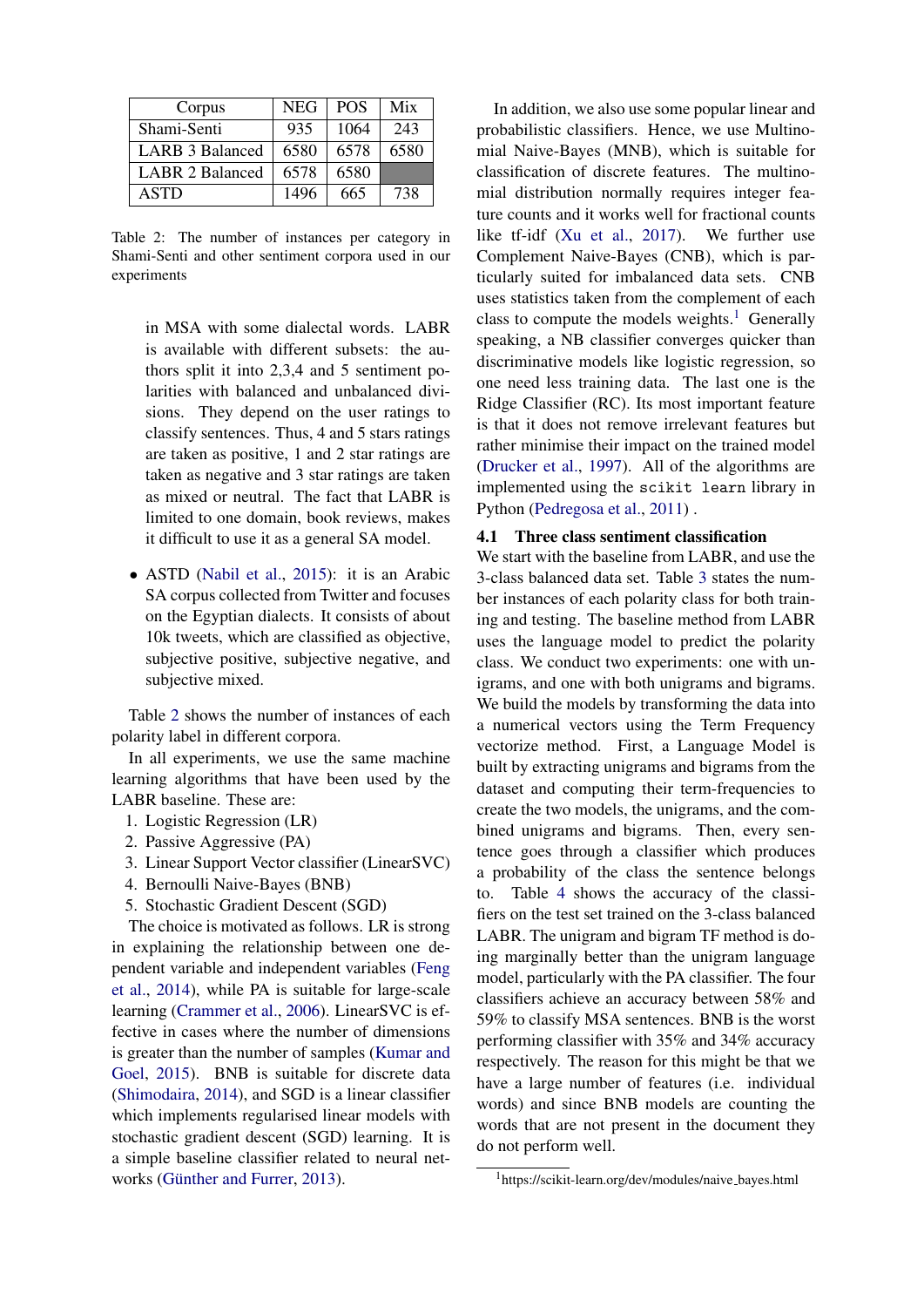<span id="page-4-0"></span>

|             | Positive | <b>Negative</b> | Mix  |
|-------------|----------|-----------------|------|
| Train       | 4936     | 4935            | 4936 |
| <b>Test</b> | 1644     | 1643            | 1644 |

Table 3: The number of instances per category in balanced LABR3

<span id="page-4-1"></span>

| <b>Classifier</b>     | <b>Accuracy</b> | <b>Accuracy</b> |
|-----------------------|-----------------|-----------------|
|                       | $TF_wg1$        | $TF_wg1+2$      |
| Logistic Regression   | 59              | 59              |
| Passive Aggressive    | 54              | 58              |
| Linear SVC            | 57              | 58              |
| Bernoulli NB          | 35              | 34              |
| <b>SGD</b> Classifier | 59              | 59              |

Table 4: Accuracy of the baseline on LABR3 (Tf-wg : is the Term Frequency on Word grams)

<span id="page-4-2"></span>

|                       | <b>Training Dataset</b> |             |  |
|-----------------------|-------------------------|-------------|--|
| <b>Classifier</b>     | LABR3                   | Shami-Senti |  |
| Logistic Regression   | 46                      | 62          |  |
| Passive Aggressive    | 43                      | 64          |  |
| Linear SVC            | 44                      | 64          |  |
| Bernoulli NB          | 11                      | 48          |  |
| <b>SGD</b> Classifier | 45                      | 65          |  |

Table 5: Accuracy of the baseline TF\_wg1+2 trained on LABR3 and Shami-Senti and tested on Shami-Senti

MSA has been researched more from an NLP perspective than DA, and therefore several sentiment analysis approaches have been built for it. The question we want to ask, is whether we can apply these NLP approaches directly on DA or new resources and models are required for DA. We, thus, test the reliability of models that are built on MSA data and adapt them to DA data. Here, we test the baseline bigram TF model on the test part of the Shami-Senti corpus. Table [5](#page-4-2) shows the accuracy from this experiment where we trained the baseline by LABR3 and tested it using Shami-Senti. The accuracy is significantly worse, with a drop of more than 10%. The table also shows the accuracy of the baseline when we trained and tested it on Shami-Senti. The highest accuracy was 65% using SGD classifier.

Given the baseline model's poor performance on DA, we build a new SA model. This model also depends on language modelling, where we use a combination of both word-level and characterlevel n-grams. After several experiments, we ob-

<span id="page-4-3"></span>

| <b>Classifier</b>     | <b>Model 1</b> | <b>Model 2</b> |
|-----------------------|----------------|----------------|
| Ridge Classifier      | 57             | 59             |
| Logistic Regression   | 59             | 60             |
| Passive Aggressive    | 55             | 58             |
| Linear SVC            | 57             | 59             |
| <b>SGD</b> Classifier | 59             | 60             |
| <b>Multinomial NB</b> | 57             | 59             |
| Bernoulli NB          | 49             | 49             |
| Complement NB         | 57             | 59             |

Table 6: Accuracy of the proposed model trained and tested on LABR3; Model 1: unigram word level with (2,5) character grams; In Model 2 (unigram,bigrams) word level with (2,5) character grams

<span id="page-4-4"></span>

| <b>Classifier</b>     | <b>Accuracy</b> |
|-----------------------|-----------------|
| Ridge Classifier      | 43              |
| Logistic Regression   | 46              |
| Passive Aggressive    | 43              |
| Linear SVC            | 45              |
| <b>SGD</b> Classifier | 50              |
| <b>Multinomial NB</b> | 40              |
| <b>Bernoulli NB</b>   | 44              |
| <b>Complement NB</b>  | 42              |

Table 7: Accuracy of the proposed model trained on LABR3 and tested on Shami-Senti

serve that a language model that combines features of word-level unigrams and bigrams with character-level n-grams from 2 to 5 gives the best accuracy. We test eight different machine learning algorithms to predict sentiment classification.

Table [6](#page-4-3) shows the accuracy of our model on the LABR 3-class balanced dataset. In Model 1, we test using only unigram words and character grams from 2 to 5, while in Model 2 we add an extra bigram word-level to Model 1. The SGD and LR classifiers give the highest accuracy 60% on Model 2 which is slightly higher than the base line where it was 59%. In all experiments later we will refer to Model 2 as our proposed model. We test this model which was trained on LABR 3 on Shami-Senti. Table [7](#page-4-4) shows the results. The model is not performing well on DA achieving an accuracy of 50% using the SGD classifier. This indicates that MSA models are not transferable to DA.

We also train the selected classifier configurations on the Shami-Senti corpus (Table [8\)](#page-5-0). NB algorithms give the highest accuracy with 71%,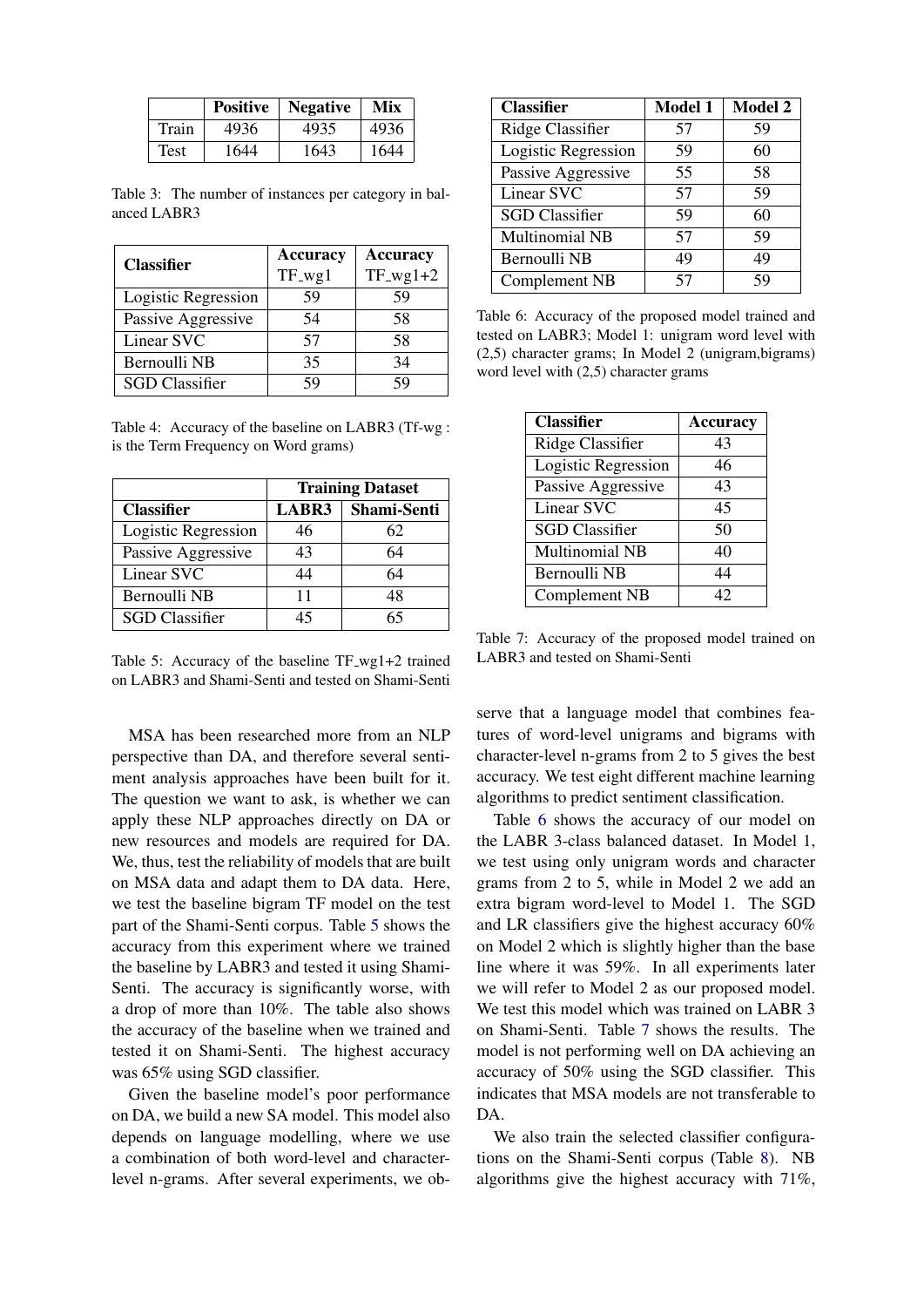<span id="page-5-0"></span>

| <b>Classifier</b>     | <b>Accuracy</b> |
|-----------------------|-----------------|
| Ridge Classifier      | 69              |
| Logistic Regression   | 67              |
| Passive Aggressive    | 68              |
| <b>Linear SVC</b>     | 69              |
| <b>SGD</b> Classifier | 68              |
| Multinomial NB        | 71              |
| Bernoulli NB          | 71              |
| Complement NB         | 71              |

Table 8: Accuracy of the proposed model 3-class classification trained and tested on Shami-Senti

while the differences between the classifiers are marginal. We train the model using 1,000 samples and get an accuracy of 69% by MNB which indicates that increasing the size of the data set has a significant impact on the model accuracy.

# 4.2 Binary Sentiment classification

The accuracy obtained for the 3-class classification is not very high. This seems to be, at least partly, because the mixed class contains both positive and negative examples which makes the classification task difficult. LABR considers a 3-star rating as a mixed or neutral class. This is not very accurate since, in some cases, users use this rating as negative, while in others as somewhat positive. Table [9](#page-6-0) shows three samples from the third neutral class in LABR that we consider should potentially belong to different classes.

We reduce the classification to a binary classification task, by focusing on the positive and negative classes only. Using the LABR, we build a baseline with bigram word counts and another model based on term frequency of unigram and bigram words. After that, we build a unigram and bigram TF words model and a (2-5) TF character model (the proposed model) and apply the LABR 2 classes dataset. The accuracy for the three models, in addition the accuracy of the same models tested on Shami-Senti are shown in Table [10.](#page-6-1)

We also test the transfer of models between different dialects. We train the classifiers with the proposed configurations to build a model on the ASTD corpus that contains Egyptian dialect data, and test it on both the ASTD and the Shami-Senti corpus. The results are shown in Table [11.](#page-6-2) The proposed model gives an accuracy up to 83% using linear classifiers like SVC and SGD when it is trained and tested on MSA LABR data set, while it gives an accuracy up to 58% when it is tested

on Shami-Senti. We also get an accuracy of 83% when we train and test the model on the ASTD corpus and using an MNB classifier and 57% accuracy when we test it on Shami-Senti.

Models which are trained and built on MSA data can not fit well in dialectal data, even though both of them are considered similar languages. The accuracy for any model tested on Shami-Senti does not exceed 60% (Table [10](#page-6-1) and Table [11\)](#page-6-2) in all experiments. Table [12](#page-6-3) shows that the model works better for binary sentiment classification with 74% accuracy using MNB, when the model is trained and tested on Shami-Senti. The high accuracy could be due to the quality of the data and human performed annotations. The high accuracy achieved (83%) on both LABR and ASTD indicates that increasing the size of the corpus improves the classification task.

# 4.3 Feature engineering

In order to improve 3-class sentiment classification, we consider adding more features to the language model. The classifiers with the new features are applied to both the LABR and the Shami-Senti corpus. Based on the three lexicons, (LABR, Moarlex and SA lexicon) we count the number of positive and negative terms in the sentence, and then calculate their probability using Equation [1](#page-5-1) and [2.](#page-5-2) In addition, we use an additional binary feature to indicate if the sentence contains a negation term or not.

<span id="page-5-1"></span>
$$
P(POS) = \frac{\#pos \text{ terms} \_in \_the \_sentence}{total \_length} \tag{1}
$$

<span id="page-5-2"></span>
$$
P(NEG) = \frac{\#neg\text{ terms_in\_the\_sentence}}{\text{total\_length}} \tag{2}
$$

The three extra features and the word and character n-gram features are combined through the FeatureUnion estimator function in scikit-learn <sup>[2](#page-5-3)</sup> to build and train the models. After many trials we chose to specify the weight of the transformer matrix to 0.4 for the positive feature, 0.2 for the negative feature, 0.4 for the negation feature and 2 for the language model features. The weight for the language module feature is doubled in order to increase their impact. Table [13](#page-7-0) shows the result for the SGD and MNB classifiers on both the MSA and Shami corpus. On the MSA data set we get an accuracy of 58.1% and 58.2% using SGD and MNB respectively, which is not a valuable improvement compared to the results in Table [4.](#page-4-1)

<span id="page-5-3"></span><sup>2</sup>https://scikit-learn.org/0.18/modules/pipeline.html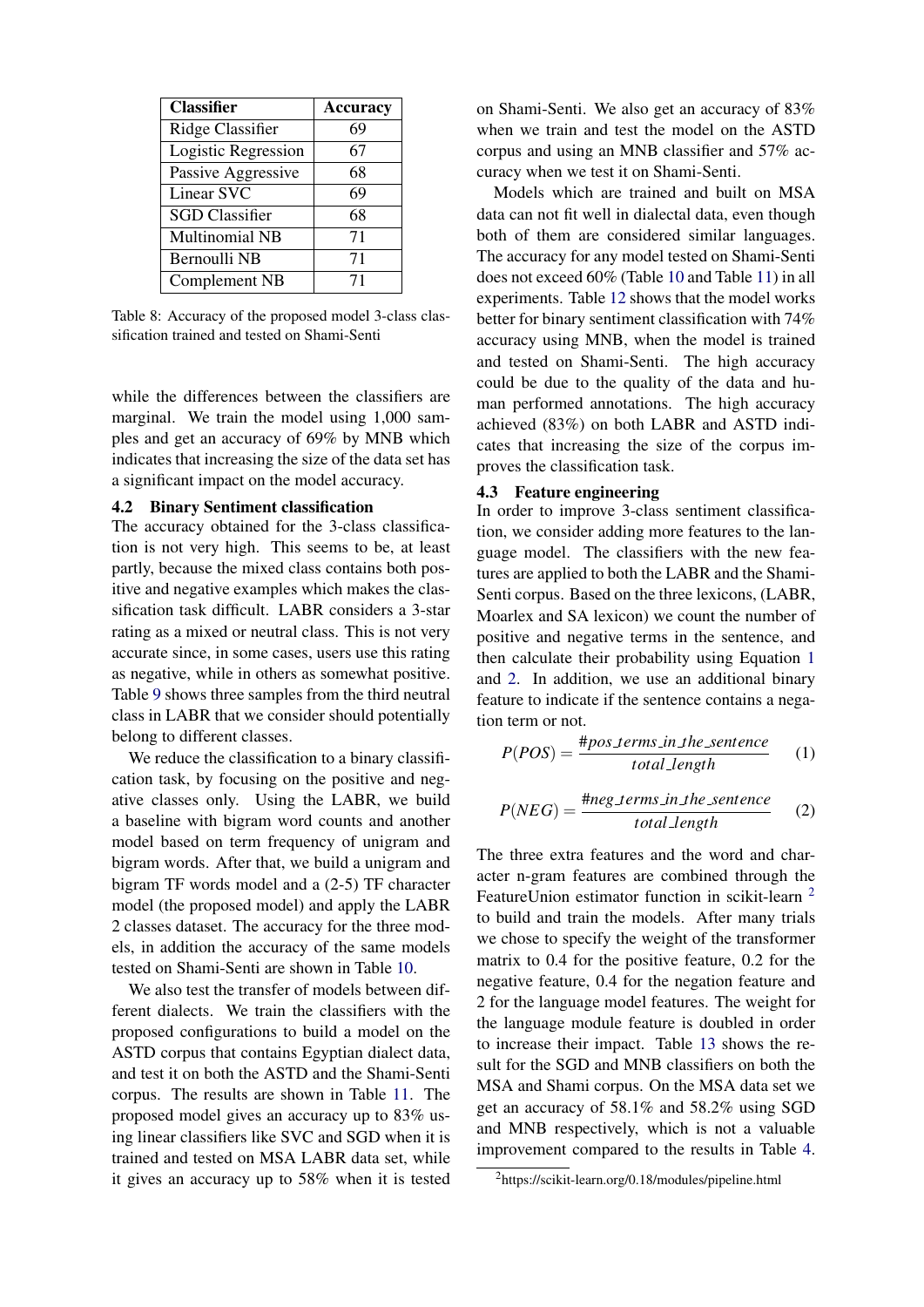<span id="page-6-0"></span>

|         | <b>Corrected Polarity</b>                                                                                                 |          |
|---------|---------------------------------------------------------------------------------------------------------------------------|----------|
| Arabic  | بعض الكلمات استوقفتني وجعلتني أفكر وبعضها الاخر جعلني أبتسم.<br>والبعض جعلني أغرق في الضحك. اشتقت لهذا الأسلوب فى الكتابة | Positive |
|         | Some words stopped me and made me think.                                                                                  |          |
| English | Some of them made me smile. And some made me                                                                              |          |
|         | drowned in laughter !!! I missed this method in writing.                                                                  |          |
| Arabic  | الكتاب ليس بسيء ولكنه أثار ضحة اعلانية أكثر من اللازم                                                                     |          |
| English | The book is not bad but it has too much publicity                                                                         | Mix      |
|         | more than it deserves                                                                                                     |          |
| Arabic  | بالكاد اكملتها تفاصيلها كثيرة ومبهمة ومملة وبشعه جدا أشبه بالكوابيس                                                       |          |
| English | Barely completed, the details are many, opaque,                                                                           | Negative |
|         | boring and very ugly like nightmares                                                                                      |          |

Table 9: Examples annotated as neutral in LABR3 and our corrected polarity

<span id="page-6-1"></span>

|                       | counting 2g |       | $TF_{avg}$ 1+2 |              | <b>OUR Model</b> |       |
|-----------------------|-------------|-------|----------------|--------------|------------------|-------|
| <b>Classifier</b>     | LABR        | Shami | <b>LABR</b>    | <b>Shami</b> | <b>LABR</b>      | Shami |
| Ridge Classifier      | 78          | 53    | 81             | 54           | 83               | 57    |
| Logistic Regression   | 80          | 57    | 80             | 56           | 82               | 58    |
| Passive Aggressive    | 78          | 53    | 81             | 53           | 82               | 56    |
| Linear SVC            | 78          | 55    | 81             | 55           | 83               | 58    |
| <b>SGD</b> Classifier | 80          | 53    | 82             | 54           | 83               | 56    |
| <b>Multinomial NB</b> | 78          | 52    | 80             | 53           | 82               | 55    |
| Bernoulli NB          | 76          | 48    | 76             | 47           | 74               | 48    |
| Complement NB         | 78          | 51    | 80             | 53           | 82               | 55    |

Table 10: Accuracy for binary classifiers with different feature sets trained on the LABR2 dataset and tested on LABR2 and Shami-Senti

<span id="page-6-2"></span>

|                       | <b>Testing Dataset</b> |             |  |
|-----------------------|------------------------|-------------|--|
| <b>Classifier</b>     | <b>ASTD</b>            | Shami-Senti |  |
| Ridge Classifier      | 81                     | 55          |  |
| Logistic Regression   | 77                     | 55          |  |
| Passive Aggressive    | 82                     | 57          |  |
| Linear SVC            | 81                     | 56          |  |
| <b>SGD</b> Classifier | 82                     | 56          |  |
| <b>Multinomial NB</b> | 83                     | 57          |  |
| Bernoulli NB          | 82                     | 58          |  |
| Complement NB         | 82                     | 58          |  |

Table 11: Accuracy of the proposed model on binary classification trained on ASTD and tested on ASTD and Shami-Senti

On the dialectal data set, the accuracy of the SGD classifier is decreased from 68% in Table [8](#page-5-0) to 66%. We hypothesise that this is because of the lexicon which includes primarily MSA terms and Egyp-

<span id="page-6-3"></span>

| <b>Classifier</b>     | 2 classes |
|-----------------------|-----------|
| Ridge Classifier      | 73        |
| Logistic Regression   | 74        |
| Passive Aggressive    | 73        |
| Linear SVC            | 73        |
| <b>SGD</b> Classifier | 73        |
| Multinomial NB        | 74        |
| Bernoulli NB          | 72        |
| Complement NB         | 75        |

Table 12: Accuracy of the proposed model on binary classification trained and tested on Shami-Senti

tian terms rather than Levantine sentiment terms so the probabilities of features are less accurate. Even though, MNB is still able to improve the classification accuracy from 71% to 75.2%.

The effect of feature engineering has more effect on the dialectal data, as the size of the dataset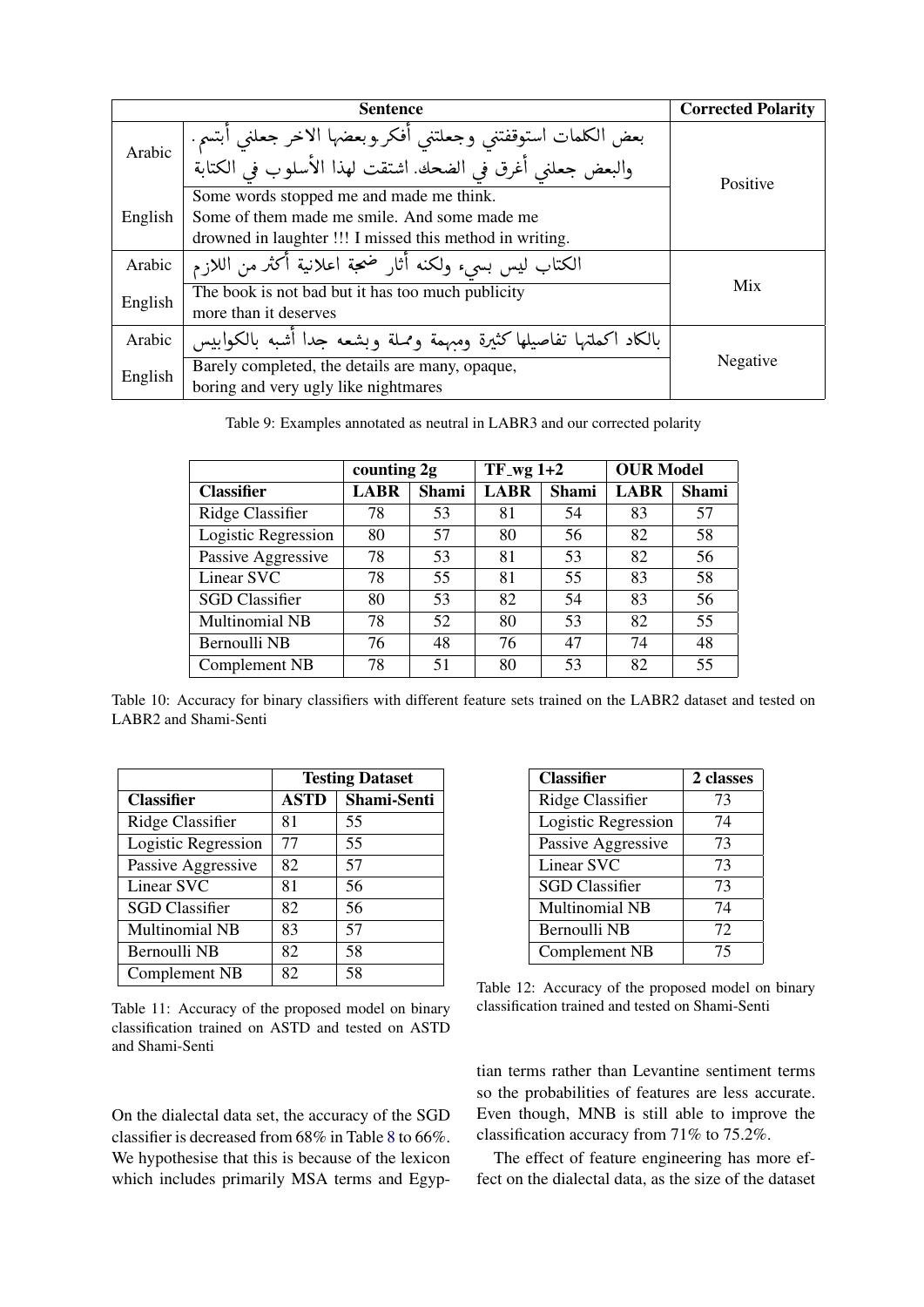<span id="page-7-0"></span>

|                   | <b>F.Eng</b>   |      |
|-------------------|----------------|------|
| <b>Classifier</b> | $LABR$   Shami |      |
| SGD Classifier    | 58.1           | 66   |
| Multinomial NB    | 58.2           | 75.2 |

Table 13: Accuracy of two classifiers using feature engineering on 3-class classification task

plays an important rule. Adding more informative features to a small dataset help the system to learn and predict the correct class.

#### 4.4 Deep learning models

Deep learning has emerged as a powerful machine learning technique and has already produced stateof-the-art prediction results for SA [\(Zhang et al.,](#page-10-3) [2018;](#page-10-3) [Rojas-Barahona,](#page-9-20) [2016;](#page-9-20) [Tang et al.,](#page-9-21) [2015\)](#page-9-21). In this section, we conduct a small experiment implemented using the Keras library to test two standard deep learning models to classify sentiment in our datasets.

The first model is a Long Short-Term Memory (LSTM) model. It consists of:

- 1. an embedding layer with max features (MF) equal to the maximum number of words (7000), weighted matrix which is a 7000 \* 100 matrix extracted from Aravec, a pretrained Arabic word embedding model [\(Soli](#page-9-22)[man et al.,](#page-9-22)  $2017$ ), and max lenght = 50 as the maximum number of words in each sentence;
- 2. an LSTM layer with an output of 100 and 50% of dropout rate;
- 3. a dense layer with an output of 30 followed by a final sigmoid layer with 3 sentiment classes.

The second model, BiLSTM(200), uses a Bidirectional LSTM layer with an output of 200 rather than an LSTM layer with an output of 100. We train the model using the Adam optimiser and a batch size of 50. We train the two models on the LABR3 balanced corpus. In addition, we do the same experiments on Shami-Senti. Table [14](#page-7-1) shows the results for both datasets.

The test accuracy, in general, is not at the desired level. It is clear that feature-based machine learning classifiers outperform deep learning networks.

## 5 Conclusion and future work

In this paper, we have investigated different ML algorithms and built a model for SA that combines word n-grams with character n-grams, in addition to other supportive features. The model outper-

<span id="page-7-1"></span>

|                 | Accuracy    |             |
|-----------------|-------------|-------------|
| Experiment name | <b>LABR</b> | Shami-Senti |
| LSTM(100)       | 42          | 64.7        |
| BiLSTM(200)     | 41.3        | 61.8        |

Table 14: Accuracy of deep learning models 3-class LABR and Shami-Senti

forms the baseline on both big and small datasets, and gets an accuracy of 83% for MSA and 75.2% for Shami-Senti. What is more important, we have shown that using a model trained on MSA SA data and then testing it on dialectal SA data, does not produce good results. This suggests that MSA models cannot be easily, if at all, used in dealing with DA. There is, thus, a growing need for the creation of computational resources, not only for MSA, but also for DA. The extent of this need, and whether some resources can be re-used up to some point, is something that needs to be further investigated. In the case we have been looking at in this paper, it seems that the existing MSA approaches will not be very usable when thrown at dialectal data. It goes without saying that the same situation holds when one tries to use computational resources used for a specific dialect of Arabic to another one, modulo the closeness (in some computational measure to be defined) between the two varieties.

In the future, we plan to continue our work on the annotation of the Shami-Senti corpus exploiting more automatic ways and aiming at enhancing it in terms of size, quality and distribution. Once this happens, we plan to investigate the application of the same deep learning models used in this paper, as well as more sophisticated ones. On a similar note, we are currently working on using more sophisticated deep learning models for the same sized dataset we have been using in this paper. This is part of a more general question of using deep learning with small datasets: whether such an endeavour is possible, and if yes, what are the techniques and network tweaks that make this possible.

# Acknowledgements

The authors are supported by grant 2014-39 from the Swedish Research Council, which funds the Centre for Linguistic Theory and Studies in Probability (CLASP) in the Department of Philosophy, Linguistics, and Theory of Science at the University of Gothenburg.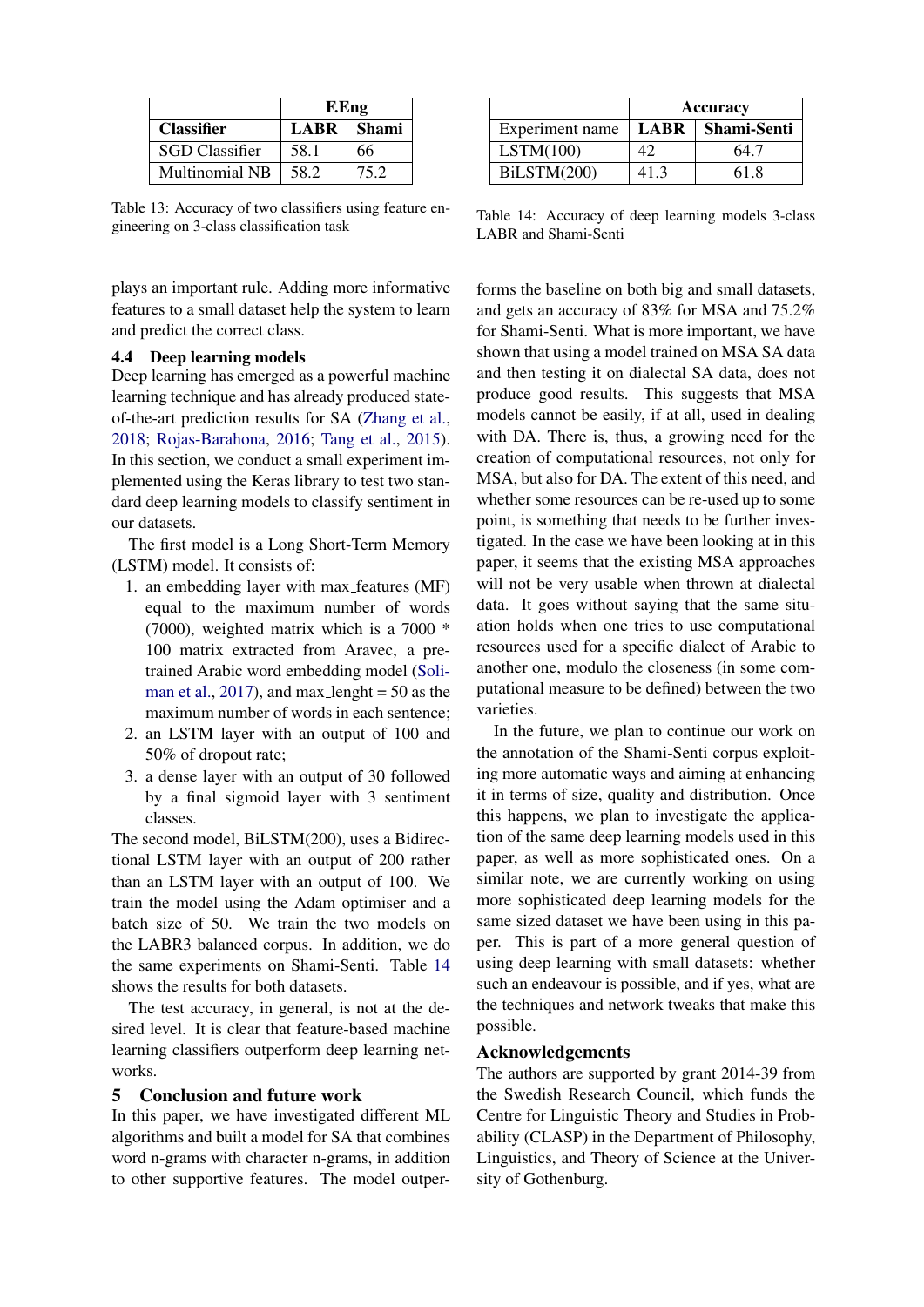## References

- <span id="page-8-11"></span>Muhammad Abdul-Mageed and Mona Diab. 2012. Toward building a large-scale Arabic sentiment lexicon. In *Proceedings of the 6th international global WordNet conference*, pages 18–22.
- <span id="page-8-13"></span>Muhammad Abdul-Mageed, Mona Diab, and Sandra Kübler. 2014. SAMAR: Subjectivity and sentiment analysis for Arabic social media. *Computer Speech & Language*, 28(1):20–37.
- <span id="page-8-1"></span>Muhammad Abdul-Mageed and Mona T Diab. 2011. Subjectivity and sentiment annotation of modern standard Arabic newswire. In *Proceedings of the 5th linguistic annotation workshop*, pages 110–118. Association for Computational Linguistics.
- <span id="page-8-0"></span>Muhammad Abdul-Mageed, Mona T Diab, and Mohammed Korayem. 2011. Subjectivity and sentiment analysis of modern standard Arabic. In *Proceedings of the 49th Annual Meeting of the Association for Computational Linguistics: Human Language Technologies: short papers-Volume 2*, pages 587–591. Association for Computational Linguistics.
- <span id="page-8-15"></span>Nawaf A Abdulla, Nizar A Ahmed, Mohammed A Shehab, and Mahmoud Al-Ayyoub. 2013. Arabic sentiment analysis: Lexicon-based and corpus-based. In *2013 IEEE Jordan conference on applied electrical engineering and computing technologies (AEECT)*, pages 1–6. IEEE.
- <span id="page-8-3"></span>Malak Abdullah and Mirsad Hadzikadic. 2017. Sentiment analysis on Arabic tweets: Challenges to dissecting the language. In *International Conference on Social Computing and Social Media*, pages 191– 202. Springer.
- <span id="page-8-14"></span>Hamed Al-Rubaiee, Renxi Qiu, and Dayou Li. 2016. Identifying Mubasher software products through sentiment analysis of Arabic tweets. In *2016 International Conference on Industrial Informatics and Computer Systems (CIICS)*, pages 1–6. IEEE.
- <span id="page-8-7"></span>Nora Al-Twairesh, Hend S. Al-Khalifa, AbdulMalik Al-Salman, and Yousef Al-Ohali. 2018. Sentiment Analysis of Arabic Tweets: Feature Engineering and A Hybrid Approach. *CoRR*, abs/1805.08533.
- <span id="page-8-16"></span>Mohamed Aly and Amir Atiya. 2013. Labr: A large scale Arabic book reviews dataset. In *Proceedings of the 51st Annual Meeting of the Association for Computational Linguistics (Volume 2: Short Papers)*, volume 2, pages 494–498.
- <span id="page-8-2"></span>Gilbert Badaro, Ramy Baly, Hazem Hajj, Wassim El-Hajj, Khaled Bashir Shaban, Nizar Habash, Ahmad Al-Sallab, and Ali Hamdi. 2019. A Survey of Opinion Mining in Arabic: A Comprehensive System Perspective Covering Challenges and Advances in Tools, Resources, Models, Applications, and Visualizations. *ACM Transactions on Asian and Low-Resource Language Information Processing (TAL-LIP)*, 18(3):27.
- <span id="page-8-10"></span>Gilbert Badaro, Ramy Baly, Hazem Hajj, Nizar Habash, and Wassim El-Hajj. 2014. A large scale Arabic sentiment lexicon for Arabic opinion mining. In *Proceedings of the EMNLP 2014 workshop on Arabic Natural Language Processing (ANLP)*, pages 165–173.
- <span id="page-8-12"></span>Gilbert Badaro, Hussein Jundi, Hazem Hajj, Wassim El-Hajj, and Nizar Habash. 2018. ArSEL: A Large Scale Arabic Sentiment and Emotion Lexicon. In *Proceedings of the Eleventh International Conference on Language Resources and Evaluation (LREC 2018)*, Paris, France. European Language Resources Association (ELRA).
- <span id="page-8-8"></span>Ramy Baly, Gilbert Badaro, Georges El-Khoury, Rawan Moukalled, Rita Aoun, Hazem Hajj, Wassim El-Hajj, Nizar Habash, and Khaled Shaban. 2017a. A characterization study of Arabic twitter data with a benchmarking for state-of-the-art opinion mining models. In *Proceedings of the third Arabic natural language processing workshop*, pages 110–118.
- <span id="page-8-9"></span>Ramy Baly, Georges El-Khoury, Rawan Moukalled, Rita Aoun, Hazem Hajj, Khaled Bashir Shaban, and Wassim El-Hajj. 2017b. Comparative evaluation of sentiment analysis methods across Arabic dialects. *Procedia Computer Science*, 117:266–273.
- <span id="page-8-18"></span>Jean Carletta. 1996. Assessing agreement on classification tasks: the kappa statistic. *Computational Linguistics*, 2(22):249–254.
- <span id="page-8-19"></span>Koby Crammer, Ofer Dekel, Joseph Keshet, Shai Shalev-Shwartz, and Yoram Singer. 2006. Online passive-aggressive algorithms. *Journal of Machine Learning Research*, 7(Mar):551–585.
- <span id="page-8-20"></span>Harris Drucker, Christopher JC Burges, Linda Kaufman, Alex J Smola, and Vladimir Vapnik. 1997. Support vector regression machines. In *Advances in neural information processing systems*, pages 155– 161.
- <span id="page-8-6"></span>Rehab M Duwairi, Raed Marji, Narmeen Sha'ban, and Sally Rushaidat. 2014. Sentiment analysis in Arabic tweets. In *2014 5th International Conference on Information and Communication Systems (ICICS)*, pages 1–6. IEEE.
- <span id="page-8-5"></span>Alaa M El-Halees. 2011. Arabic opinion mining using combined classification approach. *Arabic opinion mining using combined classification approach*.
- <span id="page-8-17"></span>Hady ElSahar and Samhaa R El-Beltagy. 2014. A fully automated approach for Arabic slang lexicon extraction from microblogs. In *International conference on intelligent text processing and computational linguistics*, pages 79–91. Springer.
- <span id="page-8-4"></span>Umar Farooq, Hasan Mansoor, Antoine Nongaillard, Yacine Ouzrout, and Muhammad Abdul Qadir. 2017. Negation Handling in Sentiment Analysis at Sentence Level. *JCP*, 12(5):470–478.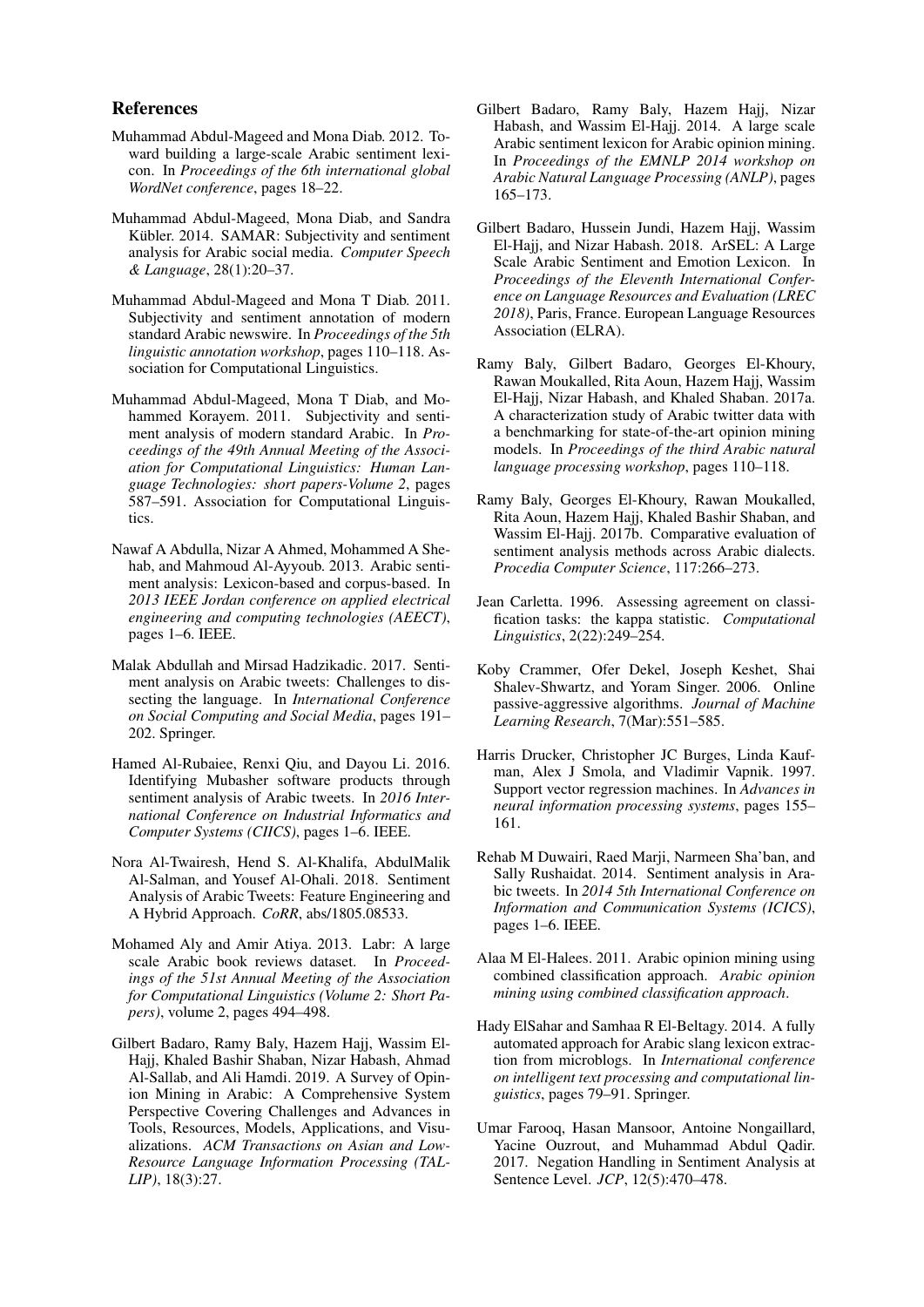- <span id="page-9-8"></span>Noura Farra, Elie Challita, Rawad Abou Assi, and Hazem Hajj. 2010. Sentence-level and documentlevel sentiment mining for Arabic texts. In *2010 IEEE international conference on data mining workshops*, pages 1114–1119. IEEE.
- <span id="page-9-15"></span>Jiashi Feng, Huan Xu, Shie Mannor, and Shuicheng Yan. 2014. Robust logistic regression and classification. In *Advances in neural information processing systems*, pages 253–261.
- <span id="page-9-3"></span>Charles A Ferguson. 1959. Diglossia. *word*, 15(2):325–340.
- <span id="page-9-9"></span>Donia Gamal, Marco Alfonse, El-Sayed M. El-Horbaty, and Abdel-Badeeh M.Salem. 2018. Opinion Mining for Arabic Dialects on Twitter. *Egyptian Computer Science Journal*, 42(4):52–61.
- <span id="page-9-7"></span>Aniruddha Ghosh and Tony Veale. 2016. Fracking sarcasm using neural network. In *Proceedings of the 7th workshop on computational approaches to subjectivity, sentiment and social media analysis*, pages 161–169.
- <span id="page-9-18"></span>Tobias Günther and Lenz Furrer. 2013. GU-MLT-LT: Sentiment analysis of short messages using linguistic features and stochastic gradient descent. In *Second Joint Conference on Lexical and Computational Semantics (\* SEM), Volume 2: Proceedings of the Seventh International Workshop on Semantic Evaluation (SemEval 2013)*, volume 2, pages 328–332.
- <span id="page-9-0"></span>Hossam S Ibrahim, Sherif M Abdou, and Mervat Gheith. 2015. Sentiment analysis for Modern Standard Arabic and colloquial. *arXiv preprint arXiv:1505.03105*.
- <span id="page-9-13"></span>Jihen Karoui, Farah Banamara Zitoune, and Veronique Moriceau. 2017. Soukhria: Towards an irony detection system for Arabic in social media. *Procedia Computer Science*, 117:161–168.
- <span id="page-9-16"></span>Suresh Kumar and Shivani Goel. 2015. Enhancing Text Classification by Stochastic Optimization method and Support Vector Machine. *International Journal of Computer Science and Information Technologies, 6 (4)*, pages 3742–3745.
- <span id="page-9-2"></span>Kathrein Abu Kwaik, Motaz Saad, Stergios Chatzikyriakidis, and Simon Dobnika. 2018. A Lexical Distance Study of Arabic Dialects. *Procedia computer science*, 142:2–13.
- <span id="page-9-5"></span>Bing Liu. 2012. Sentiment analysis and opinion mining. *Synthesis lectures on human language technologies*, 5(1):1–167.
- <span id="page-9-11"></span>Salima Medhaffar, Fethi Bougares, Yannick Estève, and Lamia Hadrich-Belguith. 2017. Sentiment analysis of Tunisian dialects: Linguistic ressources and experiments. In *Proceedings of the third Arabic natural language processing workshop*, pages 55–61.
- <span id="page-9-1"></span>Ahmed Mourad and Kareem Darwish. 2013. Subjectivity and sentiment analysis of modern standard Arabic and Arabic microblogs. In *Proceedings of the 4th workshop on computational approaches to subjectivity, sentiment and social media analysis*, pages 55–64.
- <span id="page-9-14"></span>Mahmoud Nabil, Mohamed Aly, and Amir Atiya. 2015. Astd: Arabic sentiment tweets dataset. In *Proceedings of the 2015 Conference on Empirical Methods in Natural Language Processing*, pages 2515–2519.
- <span id="page-9-10"></span>Ahmed Oussous, Ayoub Ait Lahcen, and Samir Belfkih. 2018. Improving Sentiment Analysis of Moroccan Tweets Using Ensemble Learning. In *International Conference on Big Data, Cloud and Applications*, pages 91–104. Springer.
- <span id="page-9-19"></span>Fabian Pedregosa, Gaël Varoquaux, Alexandre Gramfort, Vincent Michel, Bertrand Thirion, Olivier Grisel, Mathieu Blondel, Peter Prettenhofer, Ron Weiss, Vincent Dubourg, et al. 2011. Scikit-learn: Machine learning in Python. *Journal of machine learning research*, 12(Oct):2825–2830.
- <span id="page-9-4"></span>Chatrine Qwaider, Motaz Saad, Stergios Chatzikyriakidis, and Simon Dobnik. 2018. Shami: A corpus of levantine arabic dialects. In *Proceedings of the Eleventh International Conference on Language Resources and Evaluation (LREC-2018)*.
- <span id="page-9-6"></span>Kumar Ravi and Vadlamani Ravi. 2015. A survey on opinion mining and sentiment analysis: tasks, approaches and applications. *Knowledge-Based Systems*, 89:14–46.
- <span id="page-9-12"></span>Rizkallah, Sandra and Atiya, Amir and ElDin Mahgoub, Hossam and Heragy, Momen", editor="Hassanien, Aboul Ella and Tolba, Mohamed F. and Elhoseny, Mohamed and Mostafa, Mohamed . 2018. Dialect Versus MSA Sentiment Analysis. In *The International Conference on Advanced Machine Learning Technologies and Applications (AMLTA2018)*, pages 605–613, Cham. Springer International Publishing.
- <span id="page-9-20"></span>Lina Maria Rojas-Barahona. 2016. Deep learning for sentiment analysis. *Language and Linguistics Compass*, 10(12):701–719.
- <span id="page-9-17"></span>Hiroshi Shimodaira. 2014. Text classification using naive bayes. *Learning and Data Note*, 7:1–9.
- <span id="page-9-22"></span>Abu Bakr Soliman, Kareem Eissa, and Samhaa R El-Beltagy. 2017. Aravec: A set of Arabic word embedding models for use in Arabic nlp. *Procedia Computer Science*, 117:256–265.
- <span id="page-9-21"></span>Duyu Tang, Bing Qin, and Ting Liu. 2015. Deep learning for sentiment analysis: successful approaches and future challenges. *Wiley Interdisciplinary Reviews: Data Mining and Knowledge Discovery*, 5(6):292–303.